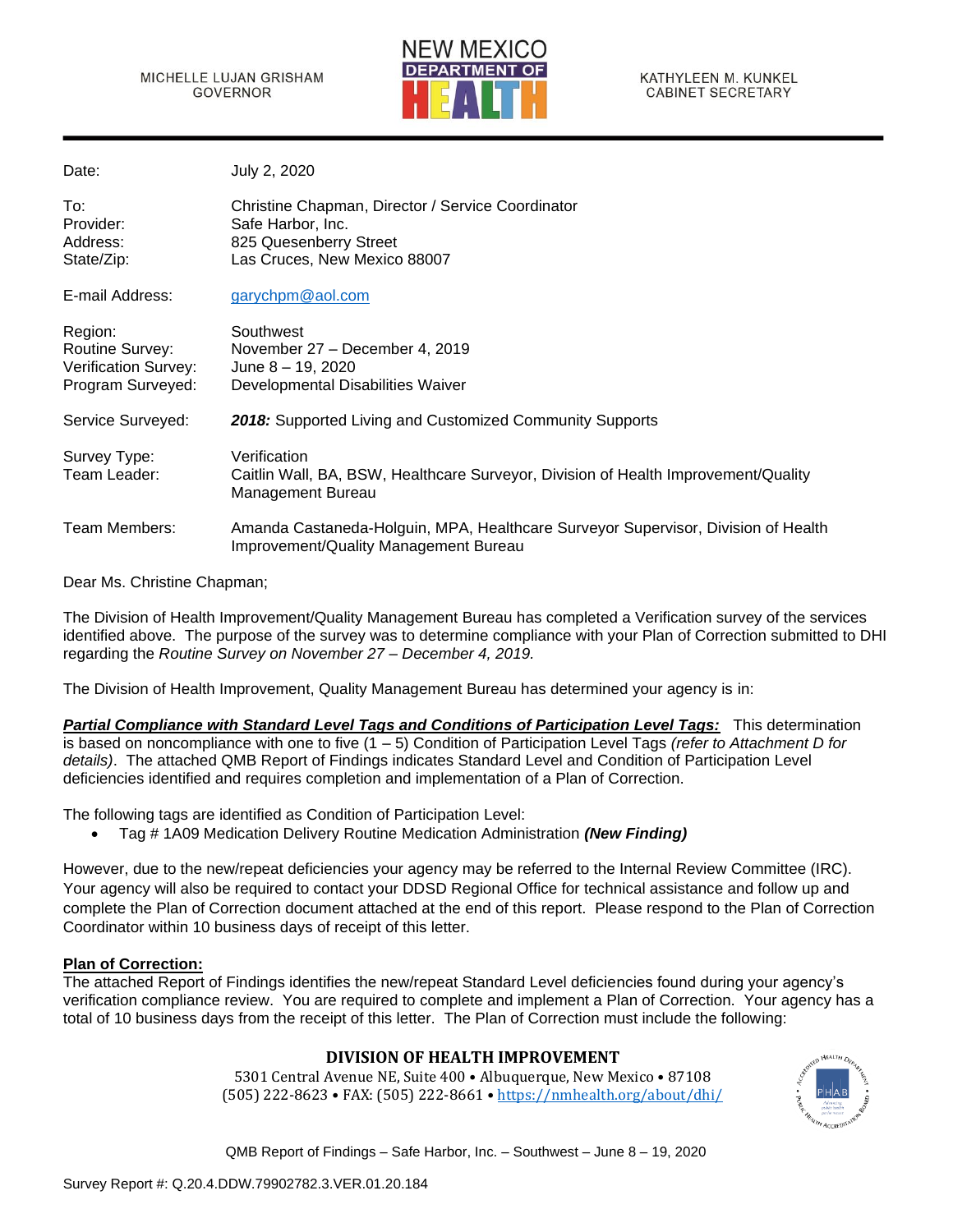- 1. Evidence your agency has contacted your DDSD Regional Office for technical assistance;
- 2. A Plan of Correction detailing Quality Assurance/Quality Improvement processes to prevent your agency from receiving deficiencies in the future. Please use the format provided at the end of this report;
- 3. Documentation verifying that newly cited deficiencies have been corrected.

#### **Submission of your Plan of Correction:**

Please submit your agency's Plan of Correction and documentation verifying correction of survey deficiencies within 10 business days of receipt of this letter to the parties below:

**1. Quality Management Bureau, Attention: Plan of Correction Coordinator 5301 Central Ave. NE Suite 400, New Mexico 87108** [MonicaE.Valdez@state.nm.us](mailto:MonicaE.Valdez@state.nm.us)

#### **2. Developmental Disabilities Supports Division Regional Office for region of service surveyed**

Failure to submit your POC within the allotted 10 business days may result in the imposition of a \$200 per day Civil Monetary Penalty until it is received, completed and/or implemented.

Please contact the Plan of Correction Coordinator, Monica Valdez at 505-273-1930 or email at: [MonicaE.Valdez@state.nm.us](mailto:MonicaE.Valdez@state.nm.us) if you have questions about the survey or the report. Thank you for your cooperation and for the work you perform.

Sincerely,

Caitlin Wall, BA, BSW

Caitlin Wall, BA, BSW Team Lead/Healthcare Surveyor Division of Health Improvement Quality Management Bureau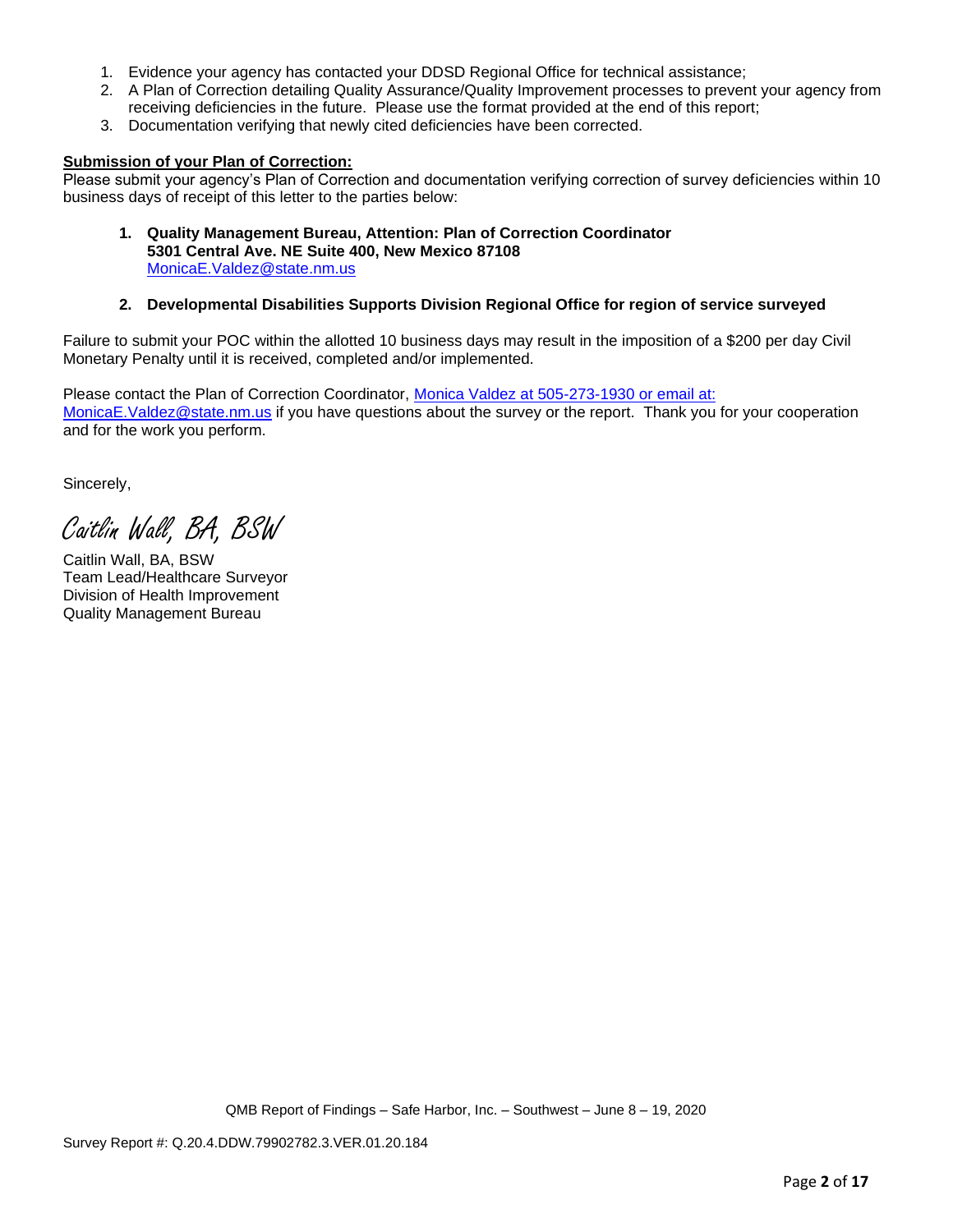| <b>Survey Process Employed:</b>                                                         |                                                                                                                                          |  |  |
|-----------------------------------------------------------------------------------------|------------------------------------------------------------------------------------------------------------------------------------------|--|--|
| <b>Administrative Review Start Date:</b>                                                | June 8, 2020                                                                                                                             |  |  |
| Contact:                                                                                | Safe Harbor, Inc.<br>Christine Chapman, Director / Service Coordinator                                                                   |  |  |
|                                                                                         | <b>DOH/DHI/QMB</b><br>Caitlin Wall, BA, BSW Team Lead/Healthcare Surveyor                                                                |  |  |
| <b>Exit Conference Date:</b>                                                            | June 19, 2020                                                                                                                            |  |  |
| Present:                                                                                | Safe Harbor, Inc.<br>Christine Chapman, Director / Service Coordinator<br>Karin Taylor, Office Manager<br>Rebecca Ruiz, Office Assistant |  |  |
|                                                                                         | DOH/DHI/QMB<br>Caitlin Wall, BA, BSW, Team Lead/Healthcare Surveyor<br>Amanda Castaneda-Holguin, MPA, Healthcare Surveyor Supervisor     |  |  |
|                                                                                         | <b>DDSD - SW Regional Office</b><br>Dave Brunson, DDSD Generalist                                                                        |  |  |
| <b>Administrative Locations Visited:</b>                                                | 0 (Note: No administrative locations visited due to COVID-19 Public<br><b>Health Emergency)</b>                                          |  |  |
| Total Sample Size:                                                                      | 6                                                                                                                                        |  |  |
|                                                                                         | 0 - Jackson Class Members<br>6 - Non-Jackson Class Members                                                                               |  |  |
|                                                                                         | 6 - Supported Living<br>6 - Customized Community Supports                                                                                |  |  |
| Persons Served Records Reviewed                                                         | 6                                                                                                                                        |  |  |
| <b>Direct Support Personnel Records Reviewed</b>                                        | 18                                                                                                                                       |  |  |
| Direct Support Personnel Interviewed during<br><b>Routine Survey</b>                    | 3                                                                                                                                        |  |  |
| Service Coordinator Records Reviewed                                                    | $\overline{2}$                                                                                                                           |  |  |
| Nurse Interview completed during Routine Survey                                         | 1                                                                                                                                        |  |  |
| Administrative Processes and Records Reviewed:                                          |                                                                                                                                          |  |  |
| $\bullet$<br><b>Accreditation Records</b><br>$\bullet$<br>Oversight of Individual Funds | Medicaid Billing/Reimbursement Records for all Services Provided                                                                         |  |  |

- Individual Medical and Program Case Files, including, but not limited to: <sup>o</sup>Individual Service Plans
	- Progress on Identified Outcomes
	- **<sup>o</sup>Healthcare Plans**
	- Medication Administration Records
	- Medical Emergency Response Plans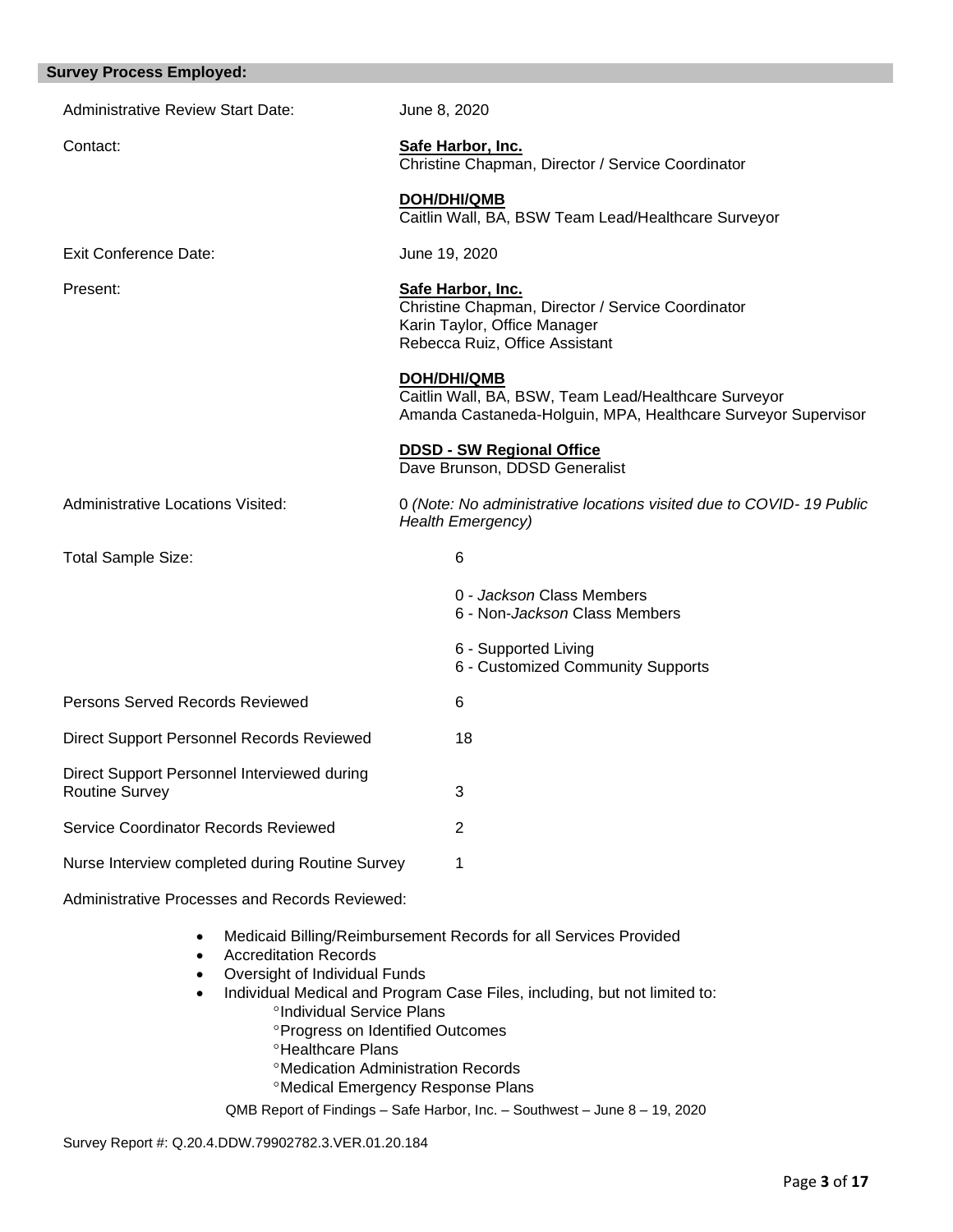Therapy Evaluations and Plans

Healthcare Documentation Regarding Appointments and Required Follow-Up Other Required Health Information

- Internal Incident Management Reports and System Process / General Events Reports
- Personnel Files, including nursing and subcontracted staff
- Staff Training Records, Including Competency Interviews with Staff
- Agency Policy and Procedure Manual
- Caregiver Criminal History Screening Records
- Consolidated Online Registry/Employee Abuse Registry
- Human Rights Committee Notes and Meeting Minutes
- Evacuation Drills of Residences and Service Locations
- Quality Assurance / Improvement Plan
- CC: Distribution List: DOH Division of Health Improvement
	- DOH Developmental Disabilities Supports Division
		- DOH Office of Internal Audit

HSD - Medical Assistance Division

NM Attorney General's Office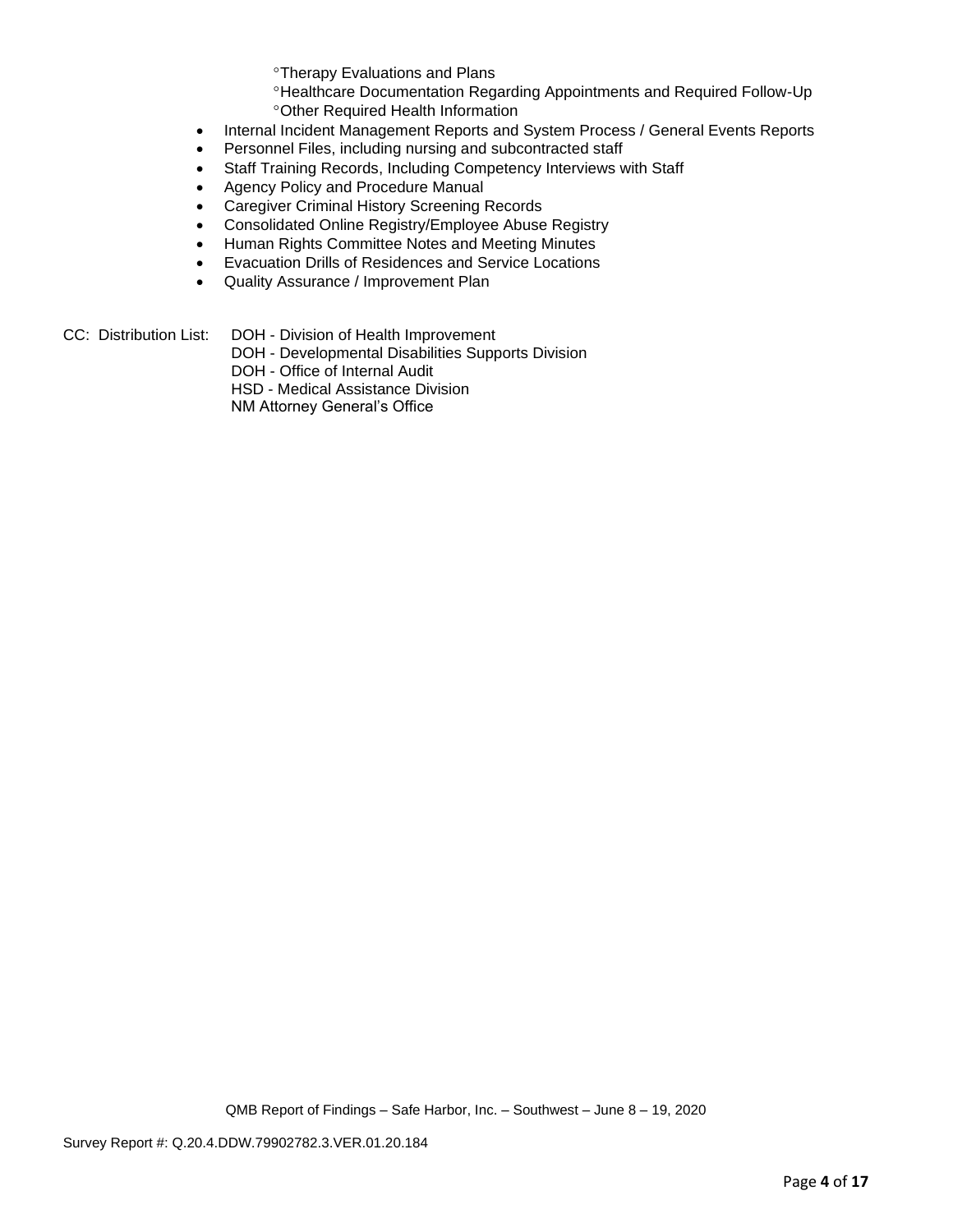## **Department of Health, Division of Health Improvement QMB Determination of Compliance Process**

The Division of Health Improvement, Quality Management Bureau (QMB) surveys compliance of the Developmental Disabilities Waiver (DDW) standards and other state and federal regulations. For the purpose of the LCA / CI survey the CMS waiver assurances have been grouped into four (4) Service Domains: Plan of Care (ISP Implementation); Qualified Providers; Health, Welfare and Safety; and Administrative Oversight (note that Administrative Oversight listed in this document is not the same as the CMS assurance of Administrative Authority. Used in this context it is related to the agency's operational policies and procedures, Quality Assurance system and Medicaid billing and reimbursement processes.)

The QMB Determination of Compliance process is based on provider compliance or non-compliance with standards and regulations identified during the on-site survey process and as reported in the QMB Report of Findings. All areas reviewed by QMB have been agreed to by DDSD and DHI/QMB and are reflective of CMS requirements. All deficiencies (non-compliance with standards and regulations) are identified and cited as either a Standard level deficiency or a Condition of Participation level deficiency in the QMB Reports of Findings. All deficiencies require corrective action when non-compliance is identified.

Each deficiency in your Report of Findings has been predetermined to be a Standard Level Deficiency, a Condition of Participation Level Deficiency, if below 85% compliance or a non-negotiable Condition of Participation Level Deficiency. Your Agency's overall Compliance Determination is based on a Scope and Severity Scale which takes into account the number of Standard and Condition Level Tags cited as well as the percentage of Individuals affected in the sample.

## **Conditions of Participation (CoPs)**

CoPs are based on the Centers for Medicare and Medicaid Services, Home and Community-Based Waiver required assurances, in addition to the New Mexico Developmental Disability Waiver (DDW) Service Standards. The Division of Health Improvement (DHI), in conjunction with the Developmental Disability Support Division (DDSD), has identified certain deficiencies that have the potential to be a Condition of Participation Level, if the tag falls below 85% compliance based on the number of people affected. Additionally, there are what are called nonnegotiable Conditions of Participation, regardless if one person or multiple people are affected. In this context, a CoP is defined as an essential / fundamental regulation or standard, which when out of compliance directly affects the health and welfare of the Individuals served. If no deficiencies within a Tag are at the level of a CoP, it is cited as a Standard Level Deficiency.

## *Service Domains and CoPs for Living Care Arrangements and Community Inclusion are as follows:*

**Service Domain: Service Plan: ISP Implementation -** *Services are delivered in accordance with the service plan, including type, scope, amount, duration and frequency specified in the service plan.*

#### **Potential Condition of Participation Level Tags, if compliance is below 85%:**

- **1A08.3 –** Administrative Case File: Individual Service Plan / ISP Components
- **1A32 –** Administrative Case File: Individual Service Plan Implementation
- **LS14 –** Residential Service Delivery Site Case File (ISP and Healthcare Requirements)
- **IS14 –** CCS / CIES Service Delivery Site Case File (ISP and Healthcare Requirements)

**Service Domain: Qualified Providers -** *The State monitors non-licensed/non-certified providers to assure adherence to waiver requirements. The State implements its policies and procedures for verifying that provider training is conducted in accordance with State requirements and the approved waiver.*

#### **Potential Condition of Participation Level Tags, if compliance is below 85%:**

- **1A20 -** Direct Support Personnel Training
- **1A22 -** Agency Personnel Competency

QMB Report of Findings – Safe Harbor, Inc. – Southwest – June 8 – 19, 2020

Survey Report #: Q.20.4.DDW.79902782.3.VER.01.20.184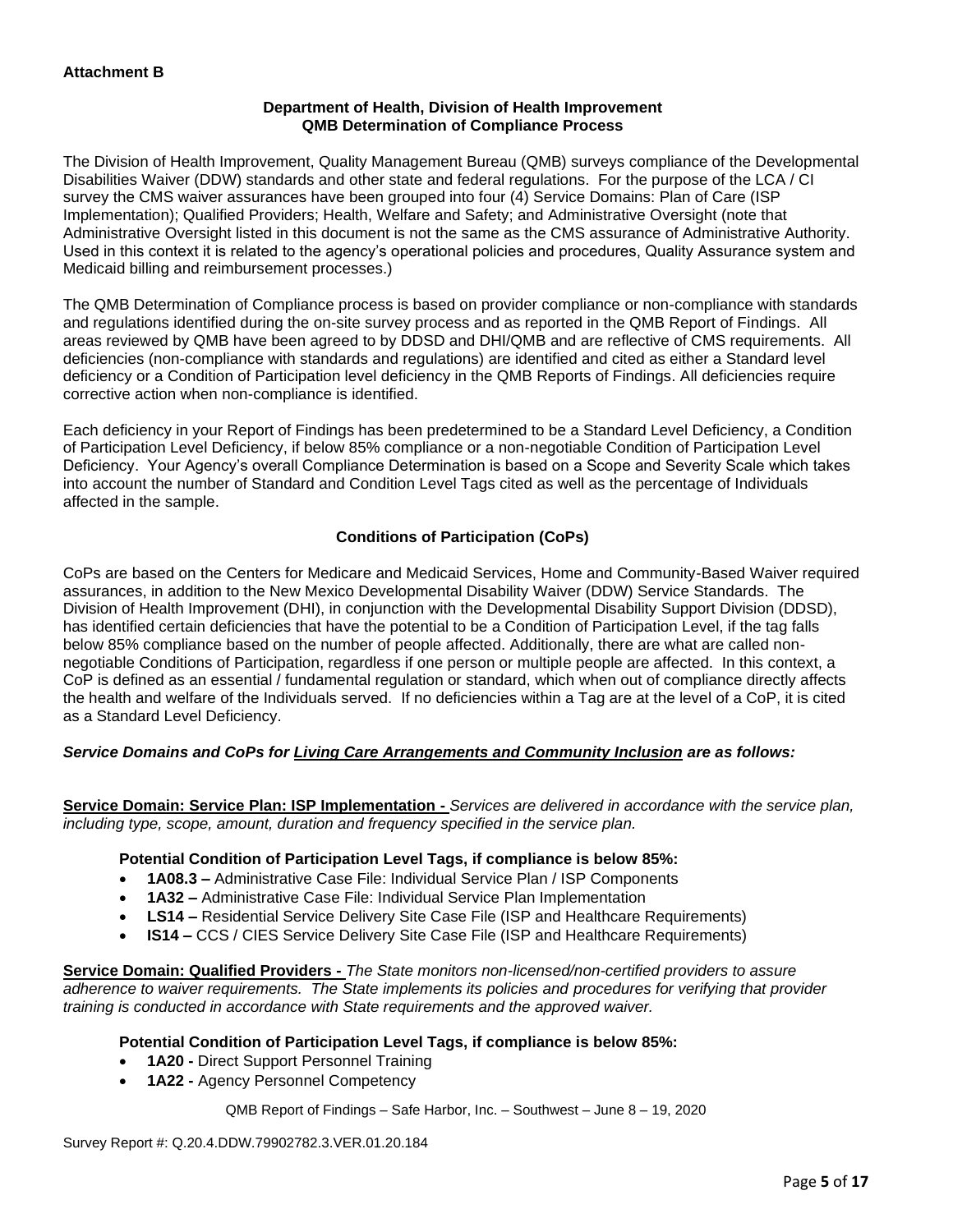• **1A37 –** Individual Specific Training

## **Non-Negotiable Condition of Participation Level Tags (one or more Individuals are cited):**

- **1A25.1 –** Caregiver Criminal History Screening
- **1A26.1 –** Consolidated On-line Registry Employee Abuse Registry

**Service Domain: Health, Welfare and Safety -** *The State, on an ongoing basis, identifies, addresses and seeks to prevent occurrences of abuse, neglect and exploitation. Individuals shall be afforded their basic human rights. The provider supports individuals to access needed healthcare services in a timely manner.*

#### **Potential Condition of Participation Level Tags, if compliance is below 85%:**

- **1A08.2 –** Administrative Case File: Healthcare Requirements & Follow-up
- **1A09 –** Medication Delivery Routine Medication Administration
- **1A09.1 –** Medication Delivery PRN Medication Administration
- **1A15.2 –** Administrative Case File: Healthcare Documentation (Therap and Required Plans)

#### **Non-Negotiable Condition of Participation Level Tags (one or more Individuals are cited):**

- **1A05 –** General Requirements / Agency Policy and Procedure Requirements
- **1A07 –** Social Security Income (SSI) Payments
- **1A09.2 –** Medication Delivery Nurse Approval for PRN Medication
- **1A15 –** Healthcare Coordination Nurse Availability / Knowledge
- **1A31 –** Client Rights/Human Rights
- **LS25.1 –** Residential Reqts. (Physical Environment Supported Living / Family Living / Intensive Medical Living)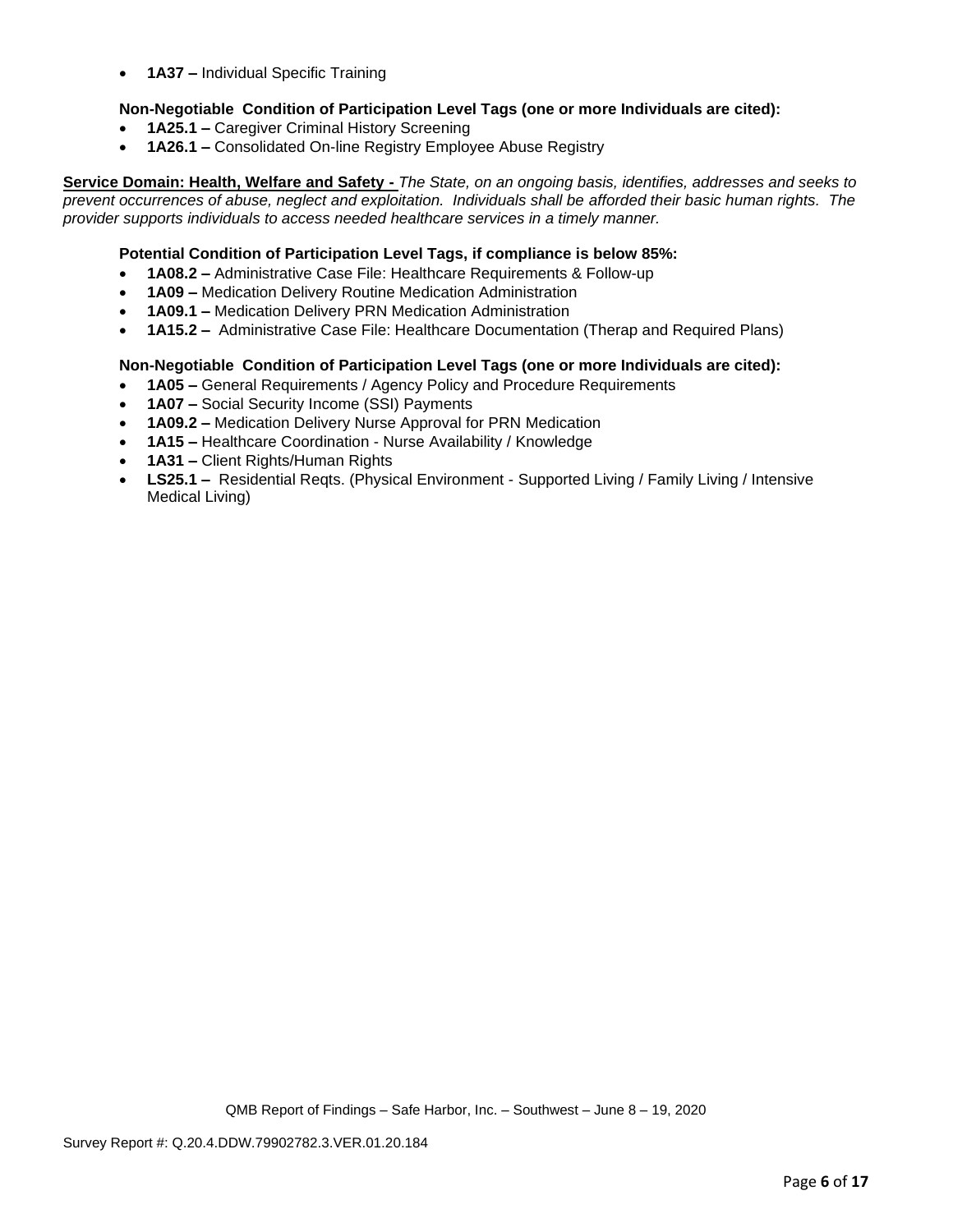## **Attachment C**

#### **Guidelines for the Provider Informal Reconsideration of Finding (IRF) Process**

#### **Introduction:**

Throughout the QMB Survey process, surveyors are openly communicating with providers. Open communication means surveyors have clarified issues and/or requested missing information before completing the review through the use of the signed/dated "Document Request," or "Administrative Needs," etc. forms. Regardless, there may still be instances where the provider disagrees with a specific finding. Providers may use the following process to informally dispute a finding.

#### **Instructions:**

- 1. The Informal Reconsideration of the Finding (IRF) request must be received in writing to the QMB Bureau Chief **within 10 business days** of receipt of the final Report of Findings **(***Note: No extensions are granted for the IRF)***.**
- 2. The written request for an IRF *must* be completed on the QMB Request for Informal Reconsideration of Finding form available on the QMB website: <https://nmhealth.org/about/dhi/cbp/irf/>
- 3. The written request for an IRF must specify in detail the request for reconsideration and why the finding is inaccurate.
- 4. The IRF request must include all supporting documentation or evidence.
- 5. If you have questions about the IRF process, email the IRF Chairperson, Valerie V. Valdez at [valerie.valdez@state.nm.us](mailto:valerie.valdez@state.nm.us) for assistance.

#### **The following limitations apply to the IRF process:**

- The written request for an IRF and all supporting evidence must be received within 10 business days.
- Findings based on evidence requested during the survey and not provided may not be subject to reconsideration.
- The supporting documentation must be new evidence not previously reviewed or requested by the survey team.
- Providers must continue to complete their Plan of Correction during the IRF process
- Providers may not request an IRF to challenge the sampling methodology.
- Providers may not request an IRF based on disagreement with the nature of the standard or regulation.
- Providers may not request an IRF to challenge the team composition.
- Providers may not request an IRF to challenge the DHI/QMB determination of compliance or the length of their DDSD provider contract.

A Provider forfeits the right to an IRF if the request is not received within 10 business days of receiving the report and/or does not include all supporting documentation or evidence to show compliance with the standards and regulations.

The IRF Committee will review the request; the Provider will be notified in writing of the ruling; no face-to-face meeting will be conducted.

When a Provider requests that a finding be reconsidered, it does not stop or delay the Plan of Correction process. **Providers must continue to complete the Plan of Correction, including the finding in dispute regardless of the IRF status.** If a finding is removed or modified, it will be noted and removed or modified from the Report of Findings. It should be noted that in some cases a Plan of Correction may be completed prior to the IRF process being completed. The provider will be notified in writing on the decisions of the IRF committee.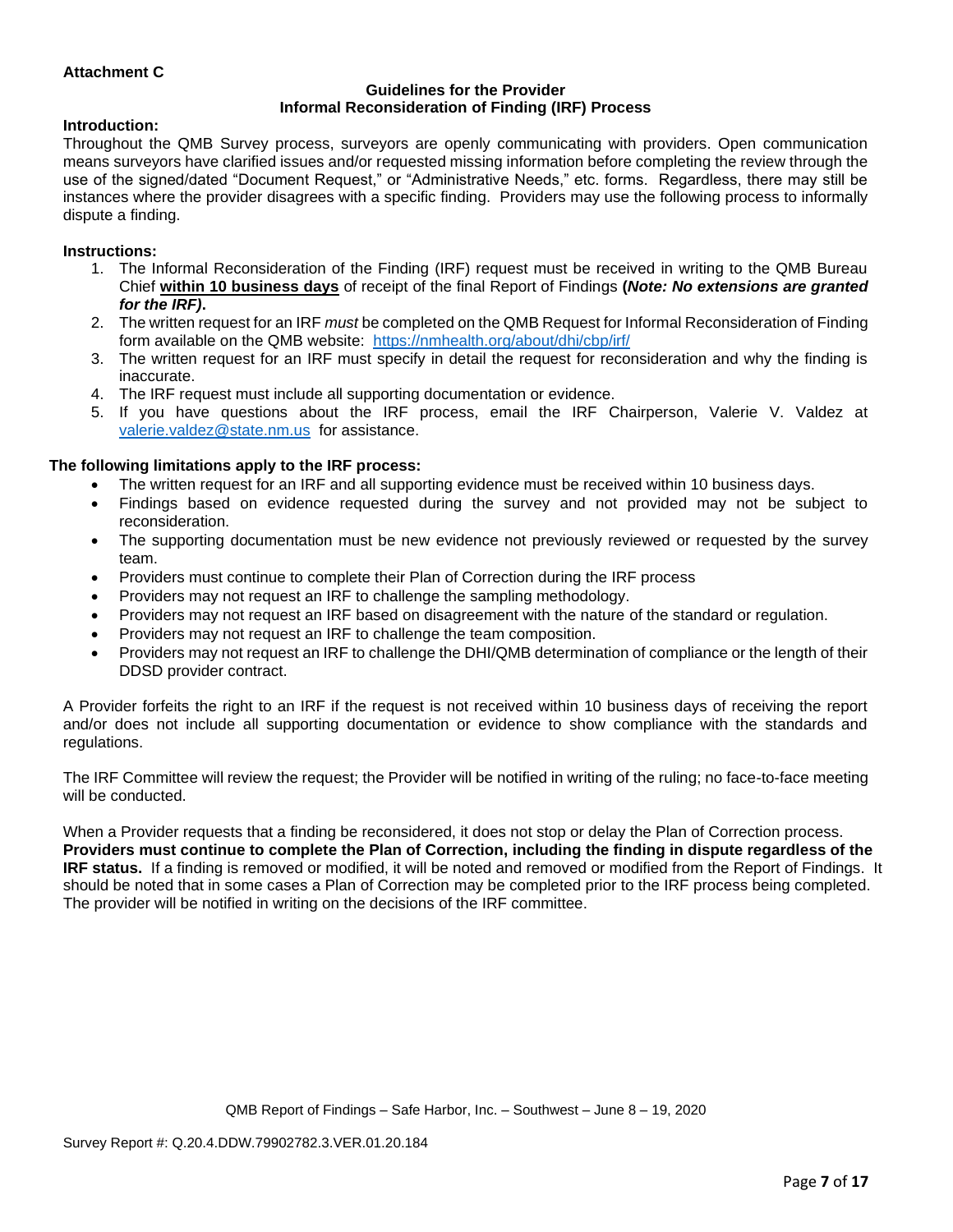## **QMB Determinations of Compliance**

## **Compliance:**

The QMB determination of *Compliance* indicates that a provider has either no deficiencies found during a survey or that no deficiencies at the Condition of Participation Level were found. The agency has obtained a level of compliance such that there is a minimal potential for harm to individuals' health and safety. To qualify for a determination of *Compliance*, the provider must have received no Conditions of Participation Level Deficiencies and have a minimal number of Individuals on the sample affected by the findings indicated in the Standards Level Tags.

## **Partial-Compliance with Standard Level Tags:**

The QMB determination of *Partial-Compliance with Standard Level Tags* indicates that a provider is in compliance with all Condition of Participation Level deficiencies but is out of compliance with a certain percentage of Standard Level deficiencies. This partial-compliance, if not corrected, may result in a negative outcome or the potential for more than minimal harm to individuals' health and safety. There are two ways to receive a determination of Partial Compliance with Standard Level Tags:

- 1. Your Report of Findings includes 16 or fewer Standards Level Tags with between 75% and 100% of the survey sample affected in any tag.
- 2. Your Report of Findings includes 17 or more Standard Level Tags with between 50% to 74% of the survey sample affected in any tag.

## **Partial-Compliance with Standard Level Tags and Condition of Participation Level Tags:**

The QMB determination of *Partial-Compliance with Standard Level Tags and Condition of Participation Level Tags*  indicates that a provider is out of compliance with one to five  $(1 - 5)$  Condition of Participation Level Tags. This partial-compliance, if not corrected, may result in a serious negative outcome or the potential for more than minimal harm to individuals' health and safety.

#### **Non-Compliance:**

The QMB determination of *Non-Compliance* indicates a provider is significantly out of compliance with both Standard Level deficiencies and Conditions of Participation level deficiencies. This non-compliance, if not corrected, may result in a serious negative outcome or the potential for more than minimal harm to individuals' health and safety. There are three ways an agency can receive a determination of Non-Compliance:

- 1. Your Report of Findings includes 17 or more total Tags with 0 to 5 Condition of Participation Level Tags with 75% to 100% of the survey sample affected in any Condition of Participation Level tag.
- 2. Your Report of Findings includes any amount of Standard Level Tags with 6 or more Condition of Participation Level Tags.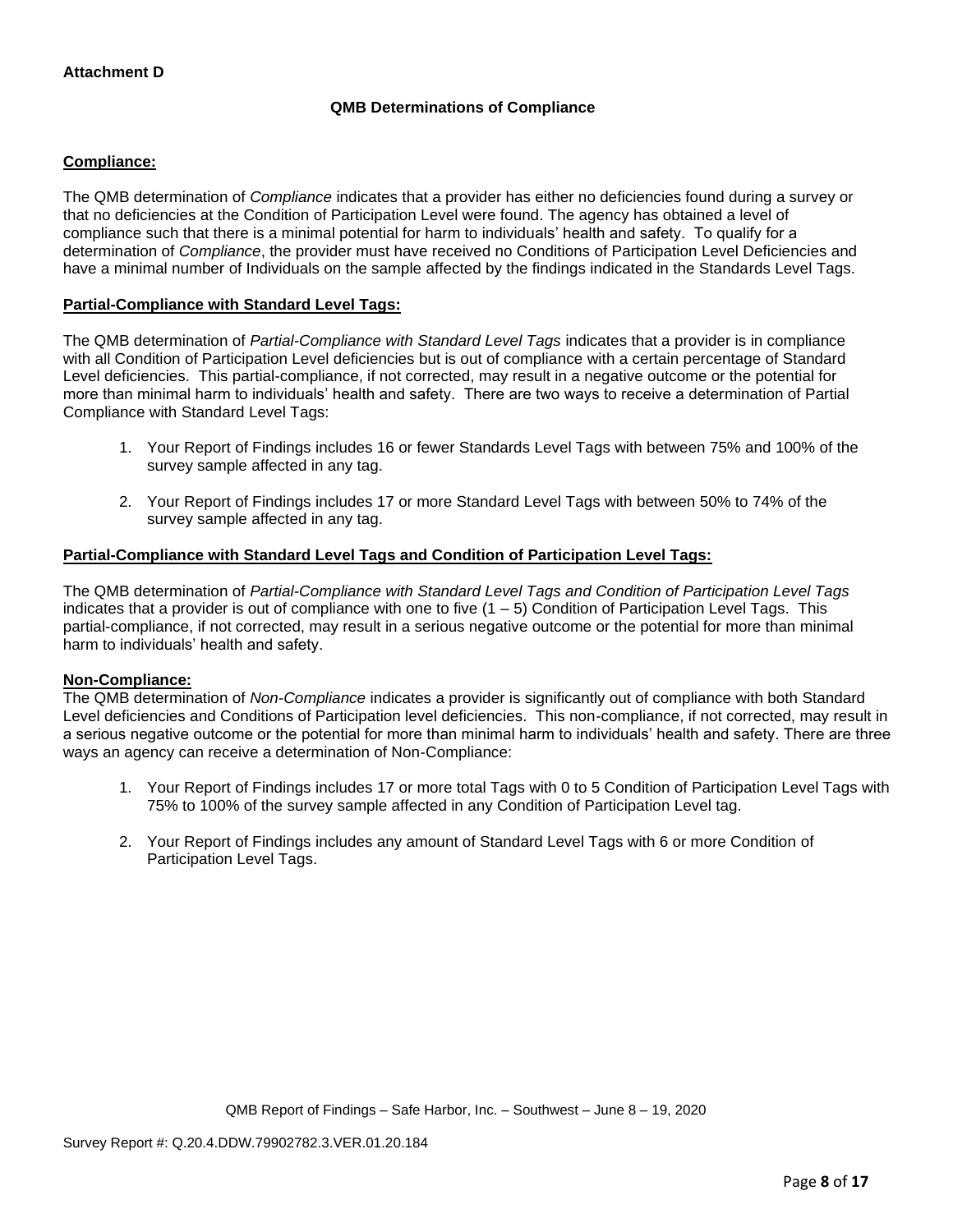| <b>Compliance</b>                                                                                                    | Weighting                                                                                                                    |                                                                                                                             |                                                                                                                             |                                                                                                                        |                                                                                                                         |                                                                                                                             |                                                                                                               |
|----------------------------------------------------------------------------------------------------------------------|------------------------------------------------------------------------------------------------------------------------------|-----------------------------------------------------------------------------------------------------------------------------|-----------------------------------------------------------------------------------------------------------------------------|------------------------------------------------------------------------------------------------------------------------|-------------------------------------------------------------------------------------------------------------------------|-----------------------------------------------------------------------------------------------------------------------------|---------------------------------------------------------------------------------------------------------------|
| <b>Determination</b>                                                                                                 |                                                                                                                              | <b>LOW</b>                                                                                                                  |                                                                                                                             | <b>MEDIUM</b>                                                                                                          |                                                                                                                         |                                                                                                                             | <b>HIGH</b>                                                                                                   |
|                                                                                                                      |                                                                                                                              |                                                                                                                             |                                                                                                                             |                                                                                                                        |                                                                                                                         | 17 or more                                                                                                                  |                                                                                                               |
| <b>Total Tags:</b>                                                                                                   | up to 16                                                                                                                     | 17 or more                                                                                                                  | up to 16                                                                                                                    | 17 or more                                                                                                             | <b>Any Amount</b>                                                                                                       |                                                                                                                             | <b>Any Amount</b>                                                                                             |
|                                                                                                                      | and                                                                                                                          | and                                                                                                                         | and                                                                                                                         | and                                                                                                                    | And/or                                                                                                                  | and                                                                                                                         | And/or                                                                                                        |
| COP Level Tags:                                                                                                      | 0 COP                                                                                                                        | 0 COP                                                                                                                       | 0 COP                                                                                                                       | 0 COP                                                                                                                  | 1 to 5 COP                                                                                                              | 0 to 5 CoPs                                                                                                                 | 6 or more<br><b>COP</b>                                                                                       |
|                                                                                                                      | and                                                                                                                          | and                                                                                                                         | and                                                                                                                         | and                                                                                                                    |                                                                                                                         | and                                                                                                                         |                                                                                                               |
| Sample Affected:                                                                                                     | 0 to 74%                                                                                                                     | 0 to 49%                                                                                                                    | 75 to 100%                                                                                                                  | 50 to 74%                                                                                                              |                                                                                                                         | 75 to 100%                                                                                                                  |                                                                                                               |
| "Non-<br>Compliance"                                                                                                 |                                                                                                                              |                                                                                                                             |                                                                                                                             |                                                                                                                        |                                                                                                                         | 17 or more<br><b>Total Tags with</b><br>75 to 100% of<br>the Individuals<br>in the sample<br>cited in any<br>CoP Level tag. | Any Amount of<br><b>Standard Level</b><br>Tags and 6 or<br>more Conditions<br>of Participation<br>Level Tags. |
| "Partial<br><b>Compliance with</b><br><b>Standard Level</b><br>tags and Condition<br>of Participation<br>Level Tags" |                                                                                                                              |                                                                                                                             |                                                                                                                             |                                                                                                                        | <b>Any Amount</b><br><b>Standard Level</b><br>Tags, plus 1 to 5<br><b>Conditions of</b><br>Participation<br>Level tags. |                                                                                                                             |                                                                                                               |
| "Partial<br><b>Compliance with</b><br><b>Standard Level</b><br>tags"                                                 |                                                                                                                              |                                                                                                                             | up to 16<br><b>Standard Level</b><br>Tags with 75<br>to 100% of the<br>individuals in<br>the sample<br>cited in any<br>tag. | 17 or more<br><b>Standard Level</b><br>Tags with 50<br>to 74% of the<br>individuals in<br>the sample<br>cited any tag. |                                                                                                                         |                                                                                                                             |                                                                                                               |
| "Compliance"                                                                                                         | Up to 16<br><b>Standard</b><br>Level Tags<br>with 0 to 74%<br>of the<br>individuals in<br>the sample<br>cited in any<br>tag. | 17 or more<br><b>Standard Level</b><br>Tags with 0 to<br>49% of the<br>individuals in<br>the sample<br>cited in any<br>tag. |                                                                                                                             |                                                                                                                        |                                                                                                                         |                                                                                                                             |                                                                                                               |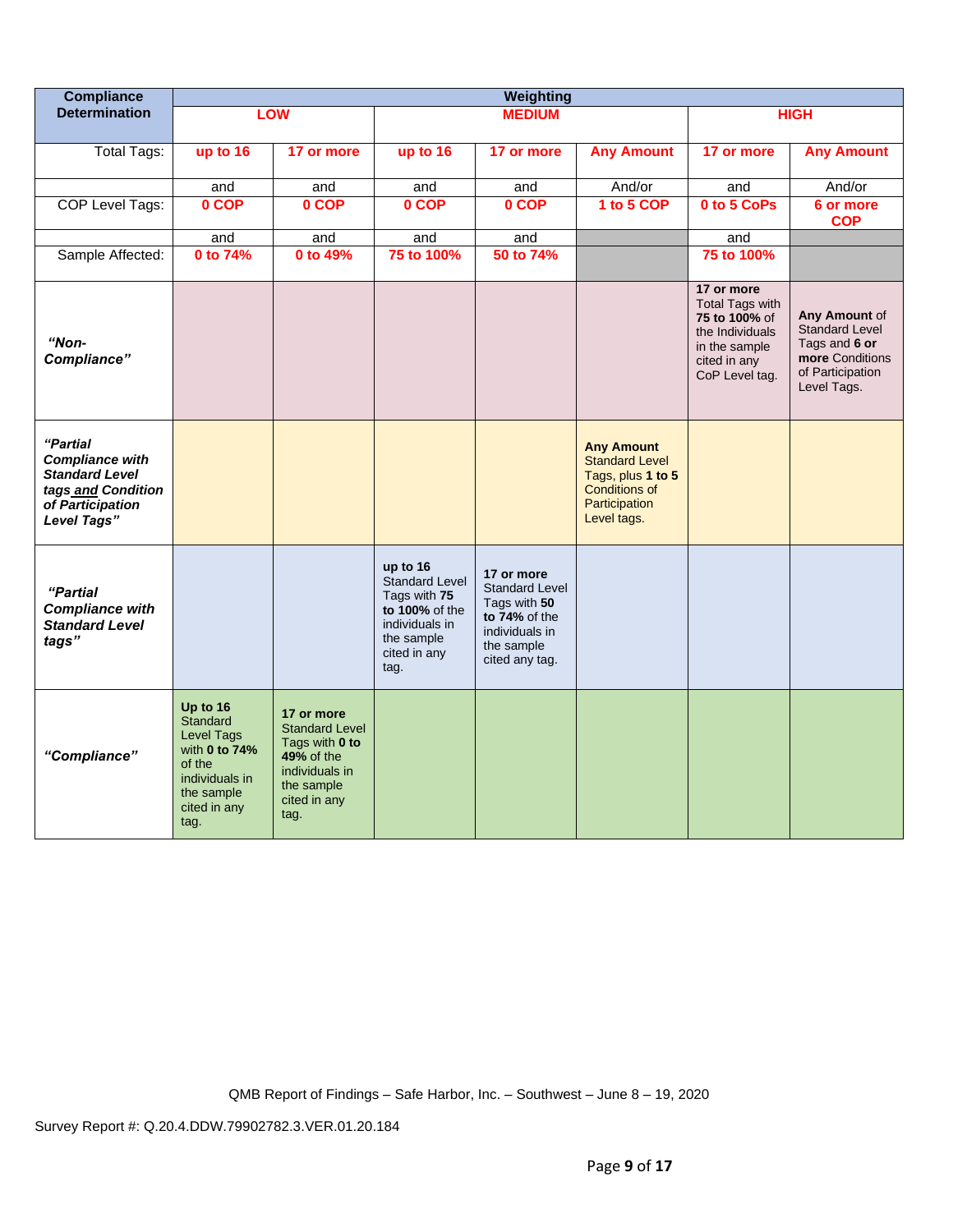# **Agency: Safe Harbor - Southwest Region**

Program: Developmental Disabilities Waiver<br>Service: 2018: Supported Living & Customi: 2018: Supported Living & Customized Community Supports Verification Survey Type:<br>Routine Survey: **Routine Survey: November 27 – December 4, 2019 Verification Survey: June 8 – 19, 2020**

| <b>Standard of Care</b>                                                                                                                                                                                                                                                                                               | <b>Routine Survey Deficiencies</b><br>November 27 - December 4, 2019 | <b>Verification Survey New and Repeat Deficiencies</b><br>June 8 - 19, 2020 |  |
|-----------------------------------------------------------------------------------------------------------------------------------------------------------------------------------------------------------------------------------------------------------------------------------------------------------------------|----------------------------------------------------------------------|-----------------------------------------------------------------------------|--|
|                                                                                                                                                                                                                                                                                                                       |                                                                      |                                                                             |  |
| Service Domain: Health and Welfare - The state, on an ongoing basis, identifies, addresses and seeks to prevent occurrences of abuse, neglect and<br>exploitation. Individuals shall be afforded their basic human rights. The provider supports individuals to access needed healthcare services in a timely manner. |                                                                      |                                                                             |  |
| Tag #1A09 Medication Delivery Routine                                                                                                                                                                                                                                                                                 |                                                                      | <b>Condition of Participation Level Deficiency</b>                          |  |
| <b>Medication Administration</b>                                                                                                                                                                                                                                                                                      |                                                                      |                                                                             |  |
| Developmental Disabilities (DD) Waiver Service                                                                                                                                                                                                                                                                        | N/A                                                                  | <b>New Finding:</b>                                                         |  |
| Standards 2/26/2018; Re-Issue: 12/28/2018; Eff                                                                                                                                                                                                                                                                        |                                                                      |                                                                             |  |
| 1/1/2019                                                                                                                                                                                                                                                                                                              |                                                                      | After an analysis of the evidence it has been                               |  |
| <b>Chapter 20: Provider Documentation and Client</b>                                                                                                                                                                                                                                                                  |                                                                      | determined there is a significant potential for a                           |  |
| <b>Records 20.6 Medication Administration Record</b>                                                                                                                                                                                                                                                                  |                                                                      | negative outcome to occur.                                                  |  |
| (MAR): A current Medication Administration                                                                                                                                                                                                                                                                            |                                                                      |                                                                             |  |
| Record (MAR) must be maintained in all settings                                                                                                                                                                                                                                                                       |                                                                      | Medication Administration Records (MAR) were                                |  |
| where medications or treatments are delivered.                                                                                                                                                                                                                                                                        |                                                                      | reviewed for the month of May 2020.                                         |  |
| Family Living Providers may opt not to use MARs if                                                                                                                                                                                                                                                                    |                                                                      |                                                                             |  |
| they are the sole provider who supports the person                                                                                                                                                                                                                                                                    |                                                                      | Based on record review, 1 of 6 individuals had                              |  |
| with medications or treatments. However, if there                                                                                                                                                                                                                                                                     |                                                                      | Medication Administration Records (MAR), which                              |  |
| are services provided by unrelated DSP, ANS for                                                                                                                                                                                                                                                                       |                                                                      | contained missing medications entries and/or other                          |  |
| Medication Oversight must be budgeted, and a MAR                                                                                                                                                                                                                                                                      |                                                                      | errors:                                                                     |  |
| must be created and used by the DSP.                                                                                                                                                                                                                                                                                  |                                                                      |                                                                             |  |
| Primary and Secondary Provider Agencies are                                                                                                                                                                                                                                                                           |                                                                      | Individual #6                                                               |  |
| responsible for:                                                                                                                                                                                                                                                                                                      |                                                                      | May 2020                                                                    |  |
| 1. Creating and maintaining either an                                                                                                                                                                                                                                                                                 |                                                                      | <b>Medication Administration Records contained</b>                          |  |
| electronic or paper MAR in their service                                                                                                                                                                                                                                                                              |                                                                      | missing entries. No documentation found                                     |  |
| setting. Provider Agencies may use the MAR                                                                                                                                                                                                                                                                            |                                                                      | indicating reason for missing entries:                                      |  |
| in Therap, but are not mandated to do so.                                                                                                                                                                                                                                                                             |                                                                      |                                                                             |  |
| 2. Continually communicating any changes<br>about medications and treatments between                                                                                                                                                                                                                                  |                                                                      | • Clinpro 5000 1.1% Paste (2 times daily) $-$                               |  |
|                                                                                                                                                                                                                                                                                                                       |                                                                      | Blank 5/2 (8 am).                                                           |  |
| Provider Agencies to assure health and safety.                                                                                                                                                                                                                                                                        |                                                                      |                                                                             |  |
| 7. Including the following on the MAR:<br>a. The name of the person, a transcription of                                                                                                                                                                                                                               |                                                                      | • Genteal Tears 0.1-0.3-0.2% Drops (2 times                                 |  |
| the physician's or licensed health care                                                                                                                                                                                                                                                                               |                                                                      | daily) – Blank $5/2$ (8 am) and $5/1$ - 31 (8 pm).                          |  |
| provider's orders including the brand and                                                                                                                                                                                                                                                                             |                                                                      |                                                                             |  |
| generic names for all ordered routine and                                                                                                                                                                                                                                                                             |                                                                      | • Genteal Tears Severe 0.3% Gel (4 times daily)<br>$-$ Blank 5/2 (8 am).    |  |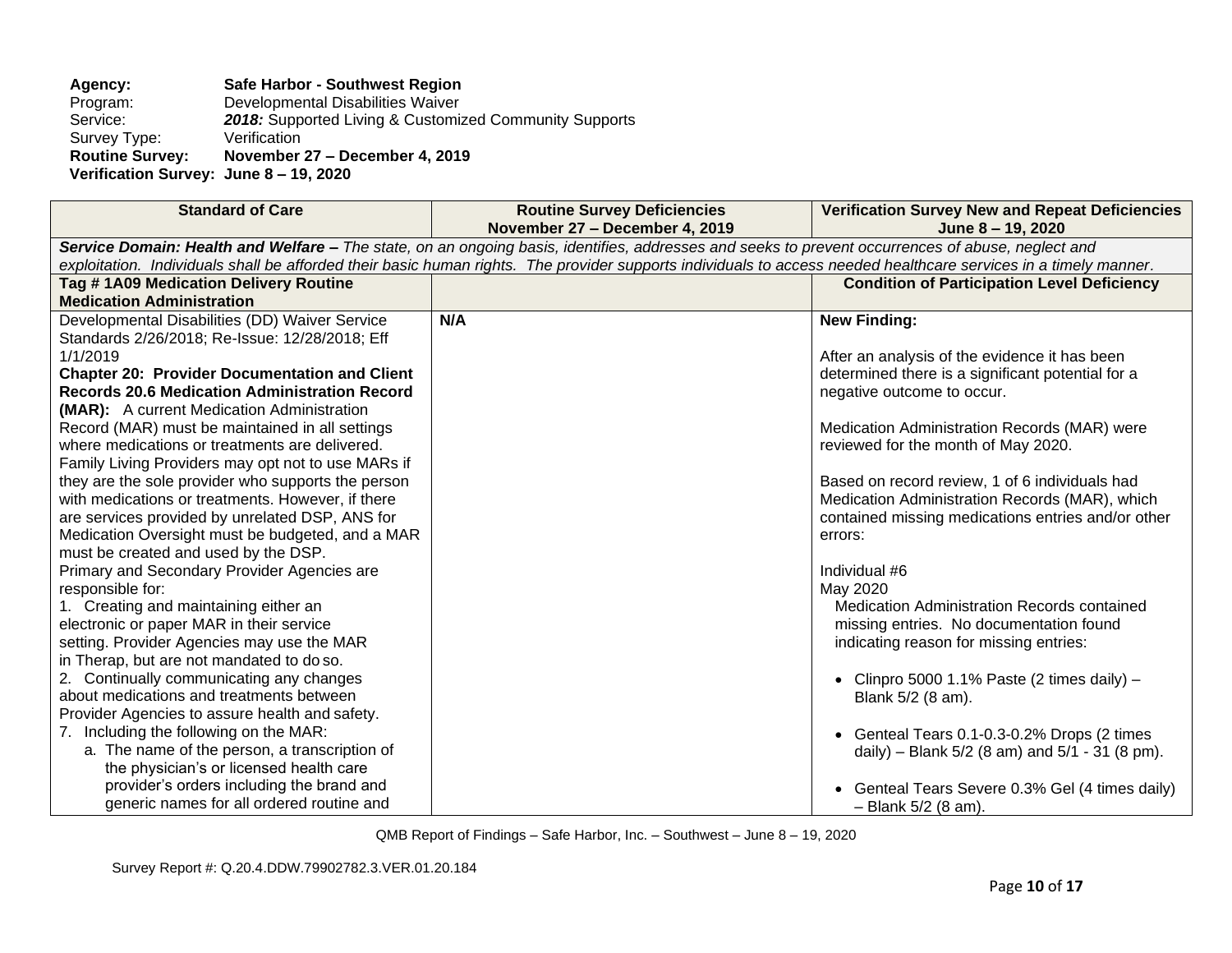| PRN medications or treatments, and the          |                                                   |
|-------------------------------------------------|---------------------------------------------------|
| diagnoses for which the medications or          | • Lorazepam 1 mg (2 times daily) - Blank $5/2$ (8 |
| treatments are prescribed;                      | am).                                              |
| b. The prescribed dosage, frequency and         |                                                   |
| method or route of administration; times        | • Carbidopa-Levodopa 25-100 mg (Five times        |
| and dates of administration for all ordered     | daily) – Blank 5/2, 3 (9 am) and 5/26 (6 pm).     |
| routine or PRN prescriptions or treatments;     |                                                   |
| over the counter (OTC) or "comfort"             |                                                   |
| medications or treatments and all self-         |                                                   |
| selected herbal or vitamin therapy;             |                                                   |
| c. Documentation of all time limited or         |                                                   |
| discontinued medications or treatments;         |                                                   |
| d. The initials of the individual administering |                                                   |
| or assisting with the medication delivery       |                                                   |
| and a signature page or electronic record       |                                                   |
| that designates the full name                   |                                                   |
| corresponding to the initials;                  |                                                   |
| e. Documentation of refused, missed, or held    |                                                   |
| medications or treatments;                      |                                                   |
| f. Documentation of any allergic                |                                                   |
| reaction that occurred due to                   |                                                   |
| medication or treatments; and                   |                                                   |
| g. For PRN medications or treatments:           |                                                   |
| <i>i.</i> instructions for the use of the PRN   |                                                   |
| medication or treatment which must include      |                                                   |
| observable signs/symptoms or                    |                                                   |
| circumstances in which the medication or        |                                                   |
| treatment is to be used and the number of       |                                                   |
| doses that may be used in a 24-hour             |                                                   |
| period;                                         |                                                   |
| ii. clear documentation that the DSP            |                                                   |
| contacted the agency nurse prior to             |                                                   |
| assisting with the medication or                |                                                   |
| treatment, unless the DSP is a Family           |                                                   |
| Living Provider related by affinity of          |                                                   |
| consanguinity; and                              |                                                   |
| iii. documentation of the effectiveness of      |                                                   |
| the PRN medication or treatment.                |                                                   |
| <b>Chapter 10 Living Care Arrangements</b>      |                                                   |
| 10.3.4 Medication Assessment and Delivery:      |                                                   |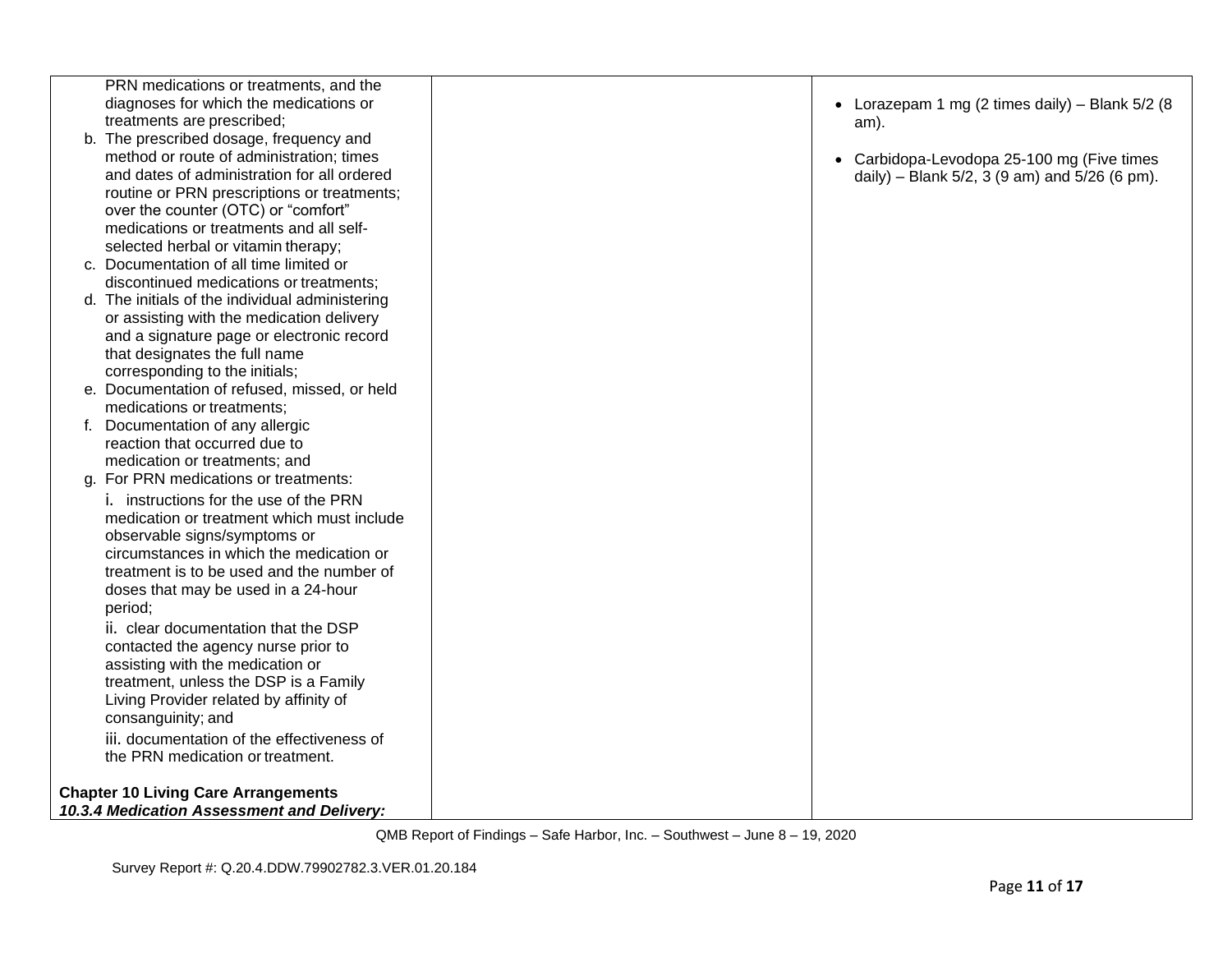| Living Supports Provider Agencies must support and<br>comply with:          |  |
|-----------------------------------------------------------------------------|--|
| 1. the processes identified in the DDSD AWMD                                |  |
| training;                                                                   |  |
| 2. the nursing and DSP functions identified in                              |  |
| the Chapter 13.3 Part 2- Adult Nursing                                      |  |
| Services;                                                                   |  |
| 3. all Board of Pharmacy regulations as noted in                            |  |
| Chapter 16.5 Board of Pharmacy; and                                         |  |
| 4. documentation requirements in a                                          |  |
| Medication Administration Record (MAR) as                                   |  |
| described in Chapter 20.6 Medication                                        |  |
| Administration Record (MAR).                                                |  |
|                                                                             |  |
| NMAC 16.19.11.8 MINIMUM STANDARDS:                                          |  |
| A. MINIMUM STANDARDS FOR THE<br>DISTRIBUTION, STORAGE, HANDLING AND         |  |
| <b>RECORD KEEPING OF DRUGS:</b>                                             |  |
| (d) The facility shall have a Medication                                    |  |
| Administration Record (MAR) documenting                                     |  |
| medication administered to residents, including                             |  |
| over-the-counter medications. This                                          |  |
| documentation shall include:                                                |  |
| Name of resident;<br>(i)                                                    |  |
| Date given;<br>(ii)                                                         |  |
| (iii) Drug product name;                                                    |  |
| (iv) Dosage and form;                                                       |  |
| Strength of drug;<br>(V)                                                    |  |
| (vi) Route of administration;<br>(vii) How often medication is to be taken; |  |
| (viii) Time taken and staff initials;                                       |  |
| (ix) Dates when the medication is discontinued                              |  |
| or changed;                                                                 |  |
| The name and initials of all staff<br>(x)                                   |  |
| administering medications.                                                  |  |
|                                                                             |  |
| <b>Model Custodial Procedure Manual</b>                                     |  |
| <b>D. Administration of Drugs</b>                                           |  |
| Unless otherwise stated by practitioner, patients                           |  |
| will not be allowed to administer their own                                 |  |
| medications.                                                                |  |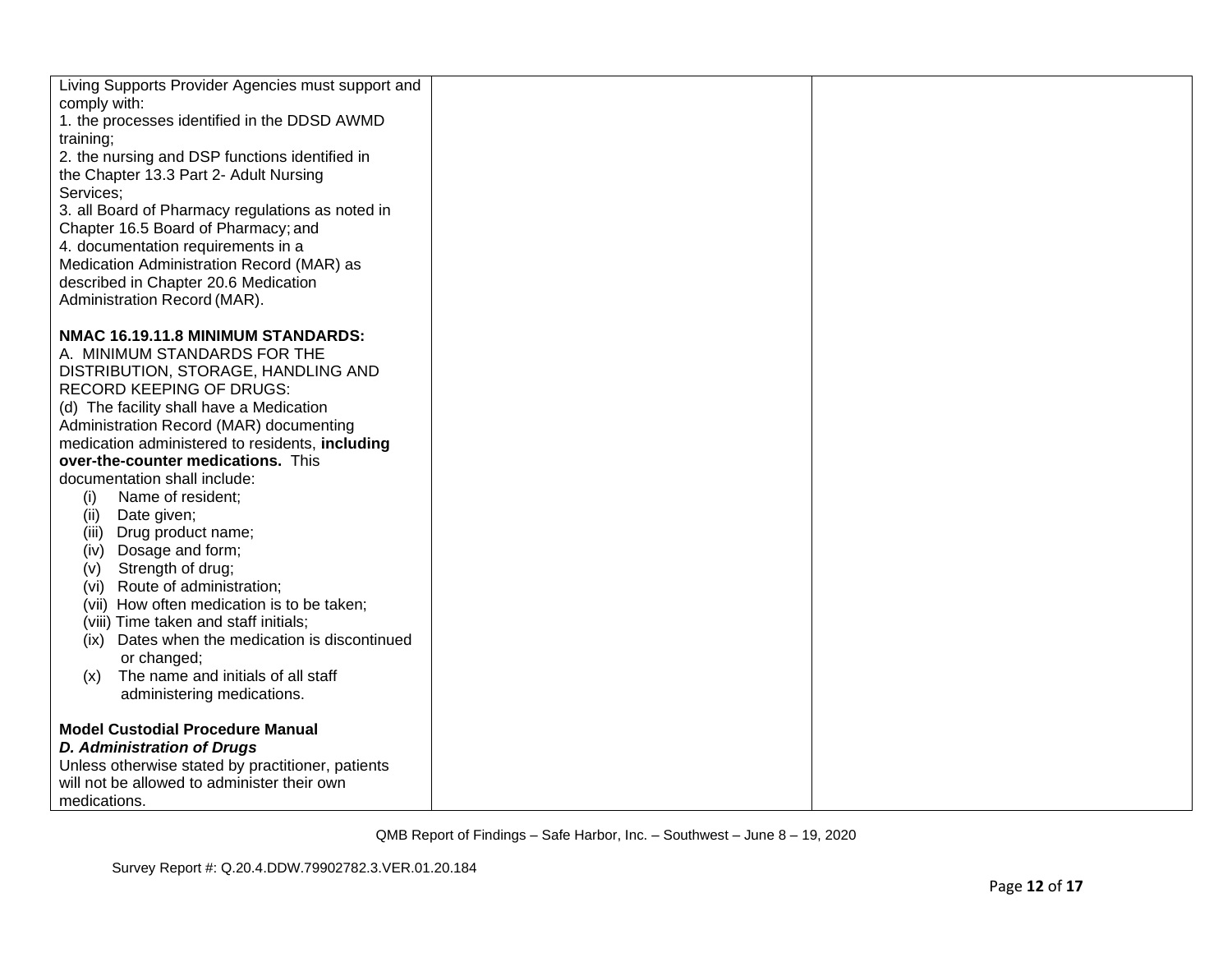| Document the practitioner's order authorizing the<br>self-administration of medications. |  |
|------------------------------------------------------------------------------------------|--|
|                                                                                          |  |
|                                                                                          |  |
| All PRN (As needed) medications shall have                                               |  |
| complete detail instructions regarding the                                               |  |
| administering of the medication. This shall include:                                     |  |
| $\triangleright$ symptoms that indicate the use of the                                   |  |
|                                                                                          |  |
| medication,                                                                              |  |
| exact dosage to be used, and<br>$\blacktriangleright$                                    |  |
| the exact amount to be used in a 24-hour<br>➤                                            |  |
| period.                                                                                  |  |
|                                                                                          |  |
|                                                                                          |  |
|                                                                                          |  |
|                                                                                          |  |
|                                                                                          |  |
|                                                                                          |  |
|                                                                                          |  |
|                                                                                          |  |
|                                                                                          |  |
|                                                                                          |  |
|                                                                                          |  |
|                                                                                          |  |
|                                                                                          |  |
|                                                                                          |  |
|                                                                                          |  |
|                                                                                          |  |
|                                                                                          |  |
|                                                                                          |  |
|                                                                                          |  |
|                                                                                          |  |
|                                                                                          |  |
|                                                                                          |  |
|                                                                                          |  |
|                                                                                          |  |
|                                                                                          |  |
|                                                                                          |  |
|                                                                                          |  |
|                                                                                          |  |
|                                                                                          |  |
|                                                                                          |  |
|                                                                                          |  |
|                                                                                          |  |
|                                                                                          |  |
|                                                                                          |  |
|                                                                                          |  |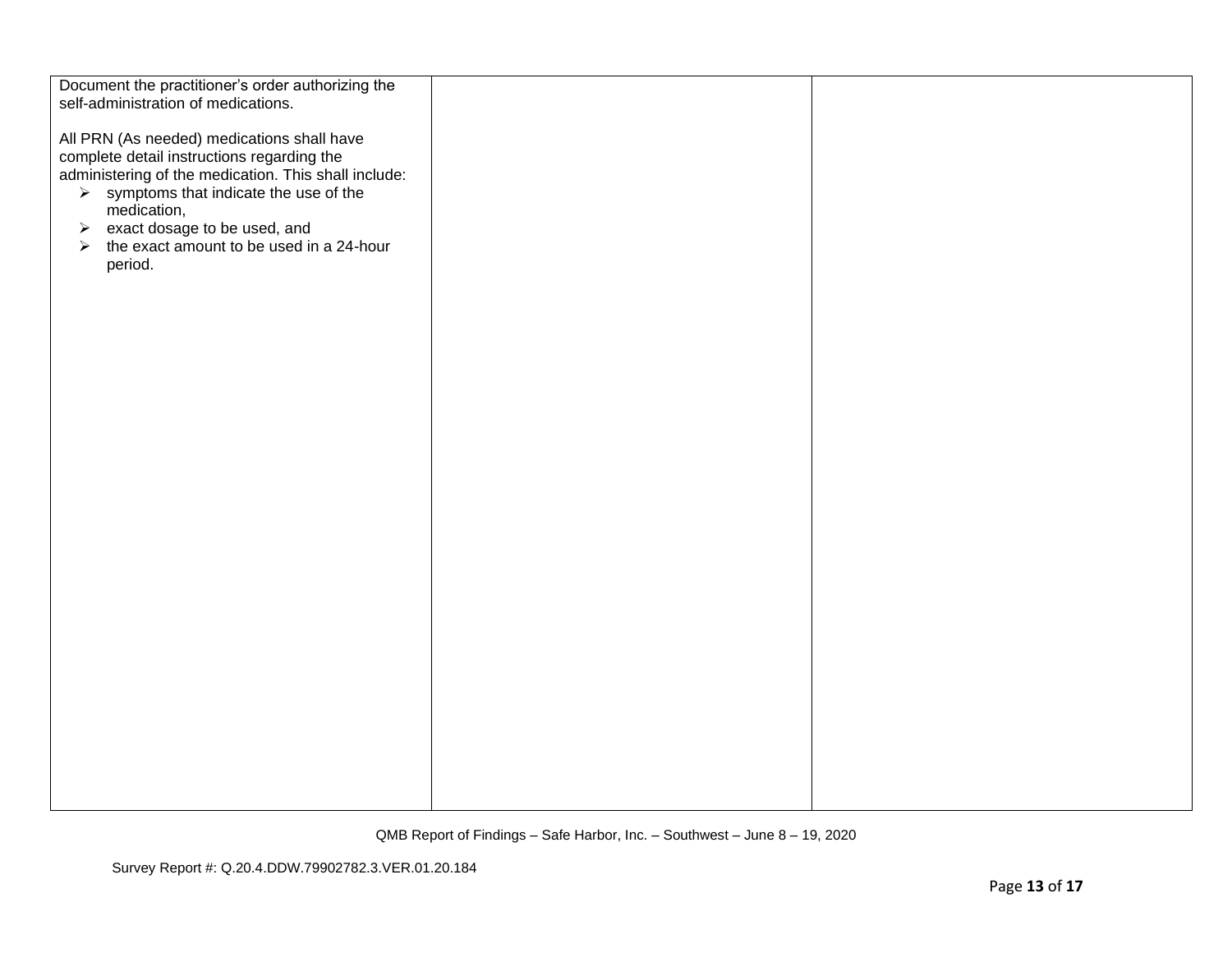| <b>Standard of Care</b>                                                                                                                                                                                                                                                                                        | <b>Routine Survey Deficiencies</b><br>November 27 - December 4, 2019 | <b>Verification Survey New and Repeat Deficiencies</b><br>June 8 - 19, 2020 |  |  |
|----------------------------------------------------------------------------------------------------------------------------------------------------------------------------------------------------------------------------------------------------------------------------------------------------------------|----------------------------------------------------------------------|-----------------------------------------------------------------------------|--|--|
| Service Domain: Service Plans: ISP Implementation - Services are delivered in accordance with the service plan, including type, scope, amount, duration and<br>frequency specified in the service plan.                                                                                                        |                                                                      |                                                                             |  |  |
| Tag #1A08 Administrative Case File (Other<br><b>Required Documents)</b><br>(Modified by IRF 3/20/2020)                                                                                                                                                                                                         | <b>Standard Level Deficiency</b>                                     | <b>COMPLETE</b>                                                             |  |  |
| Tag #1A08.3 Administrative Case File: Individual<br><b>Service Plan / ISP Components</b>                                                                                                                                                                                                                       | <b>Standard Level Deficiency</b>                                     | <b>COMPLETE</b>                                                             |  |  |
| Tag #1A32 Administrative Case File: Individual<br><b>Service Plan Implementation</b>                                                                                                                                                                                                                           | <b>Standard Level Deficiency</b>                                     | <b>COMPLETE</b>                                                             |  |  |
| Tag # 1A32.1 Administrative Case File: Individual<br>Service Plan Implementation (Not Completed at<br>Frequency)<br>(Modified by IRF 3/20/2020)                                                                                                                                                                | <b>Standard Level Deficiency</b>                                     | <b>COMPLETE</b>                                                             |  |  |
| Tag # IS04 Community Life Engagement                                                                                                                                                                                                                                                                           | <b>Standard Level Deficiency</b>                                     | <b>COMPLETE</b>                                                             |  |  |
| Tag #1A38 Living Care Arrangement /<br><b>Community Inclusion Reporting Requirements</b><br>(Modified by IRF 3/20/2020)                                                                                                                                                                                        | <b>Standard Level Deficiency</b>                                     | <b>COMPLETE</b>                                                             |  |  |
| Tag # LS14 Residential Service Delivery Site<br><b>Case File (ISP and Healthcare Requirements)</b><br>(Modified by IRF 3/20/2020)                                                                                                                                                                              | <b>Condition of Participation Level Deficiency</b>                   | <b>COMPLETE</b>                                                             |  |  |
| Tag # LS14.1 Residential Service Delivery Site<br><b>Case File (Other Req. Documentation)</b>                                                                                                                                                                                                                  | <b>Standard Level Deficiency</b>                                     | <b>COMPLETE</b>                                                             |  |  |
| Service Domain: Qualified Providers - The State monitors non-licensed/non-certified providers to assure adherence to waiver requirements. The State<br>implements its policies and procedures for verifying that provider training is conducted in accordance with State requirements and the approved waiver. |                                                                      |                                                                             |  |  |
| Tag #1A20 Direct Support Personnel Training<br>(Modified by IRF 3/20/2020)                                                                                                                                                                                                                                     | <b>Standard Level Deficiency</b>                                     | <b>COMPLETE</b>                                                             |  |  |
| Tag #1A22 Agency Personnel Competency                                                                                                                                                                                                                                                                          | <b>Condition of Participation Level Deficiency</b>                   | <b>COMPLETE</b>                                                             |  |  |
| Tag #1A25.1 Caregiver Criminal History<br>Screening (Modified by IRF 3/20/2020)                                                                                                                                                                                                                                | <b>Condition of Participation Level Deficiency</b>                   | <b>COMPLETE</b>                                                             |  |  |
| Tag #1A26 Consolidated On-line Registry<br><b>Employee Abuse Registry</b><br>(Modified by IRF 3/20/2020)                                                                                                                                                                                                       | <b>Standard Level Deficiency</b>                                     | <b>COMPLETE</b>                                                             |  |  |
| Tag #1A26.1 Consolidated On-line Registry<br><b>Employee Abuse Registry</b><br>(Modified by IRF 3/20/2020)                                                                                                                                                                                                     | <b>Condition of Participation Level Deficiency</b>                   | <b>COMPLETE</b>                                                             |  |  |
| Tag #1A37 Individual Specific Training (Modified<br>by IRF 3/20/2020)                                                                                                                                                                                                                                          | <b>Condition of Participation Level Deficiency</b>                   | <b>COMPLETE</b>                                                             |  |  |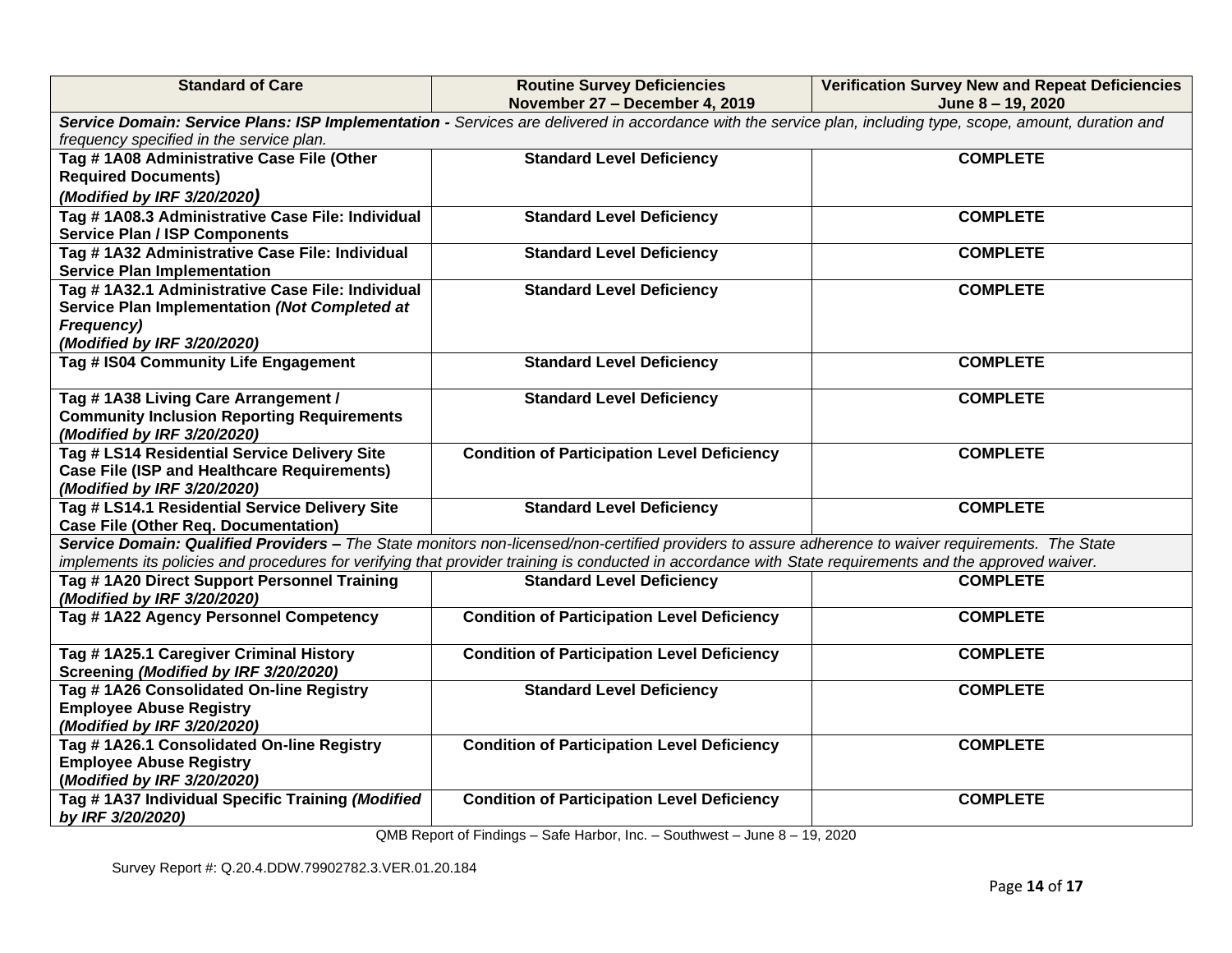| Tag # 1A43.1 General Events Reporting:                      | <b>Standard Level Deficiency</b>                                                                                                                                 | <b>COMPLETE</b> |
|-------------------------------------------------------------|------------------------------------------------------------------------------------------------------------------------------------------------------------------|-----------------|
| <b>Individual Reporting</b>                                 |                                                                                                                                                                  |                 |
|                                                             | Service Domain: Health and Welfare - The state, on an ongoing basis, identifies, addresses and seeks to prevent occurrences of abuse, neglect and                |                 |
|                                                             | exploitation. Individuals shall be afforded their basic human rights. The provider supports individuals to access needed healthcare services in a timely manner. |                 |
| Tag # 1A08.2 Administrative Case File:                      | <b>Condition of Participation Level Deficiency</b>                                                                                                               | <b>COMPLETE</b> |
| <b>Healthcare Requirements &amp; Follow-up</b>              |                                                                                                                                                                  |                 |
| Tag #1A03 Continuous Quality Improvement                    | <b>Standard Level Deficiency</b>                                                                                                                                 | <b>COMPLETE</b> |
| <b>System &amp; Key Performance Indicators (KPIs)</b>       |                                                                                                                                                                  |                 |
| Tag # 1A07 Social Security Income (SSI)                     | <b>Condition of Participation Level Deficiency</b>                                                                                                               | <b>COMPLETE</b> |
| Payments (Removed by IRF 3/20/2020)                         |                                                                                                                                                                  |                 |
| Tag #1A09.0 Medication Delivery Routine                     | <b>Standard Level Deficiency</b>                                                                                                                                 | <b>COMPLETE</b> |
| <b>Medication Administration</b>                            |                                                                                                                                                                  |                 |
| Tag #1A27.2 Duty to Report IRs Filed During On-             | <b>Standard Level Deficiency</b>                                                                                                                                 | <b>COMPLETE</b> |
| Site and/or IRs Not Reported by Provider                    |                                                                                                                                                                  |                 |
| (Upheld by IRF 3/20/2020)                                   |                                                                                                                                                                  |                 |
| Tag #1A29 Complaints / Grievances                           | <b>Standard Level Deficiency</b>                                                                                                                                 | <b>COMPLETE</b> |
| <b>Acknowledgement</b>                                      |                                                                                                                                                                  |                 |
| Tag # LS25 Residential Health & Safety                      | <b>Standard Level Deficiency</b>                                                                                                                                 | <b>COMPLETE</b> |
| (Supported Living / Family Living / Intensive               |                                                                                                                                                                  |                 |
| <b>Medical Living)</b>                                      |                                                                                                                                                                  |                 |
|                                                             | Service Domain: Medicaid Billing/Reimbursement - State financial oversight exists to assure that claims are coded and paid for in accordance with the            |                 |
| reimbursement methodology specified in the approved waiver. |                                                                                                                                                                  |                 |
| Tag # IS30 Customized Community Supports                    | <b>Standard Level Deficiency</b>                                                                                                                                 | <b>COMPLETE</b> |
| Reimbursement (Removed by IRF 3/20/2020)                    |                                                                                                                                                                  |                 |
| Tag # LS26 Supported Living Reimbursement                   | <b>Standard Level Deficiency</b>                                                                                                                                 | <b>COMPLETE</b> |
|                                                             |                                                                                                                                                                  |                 |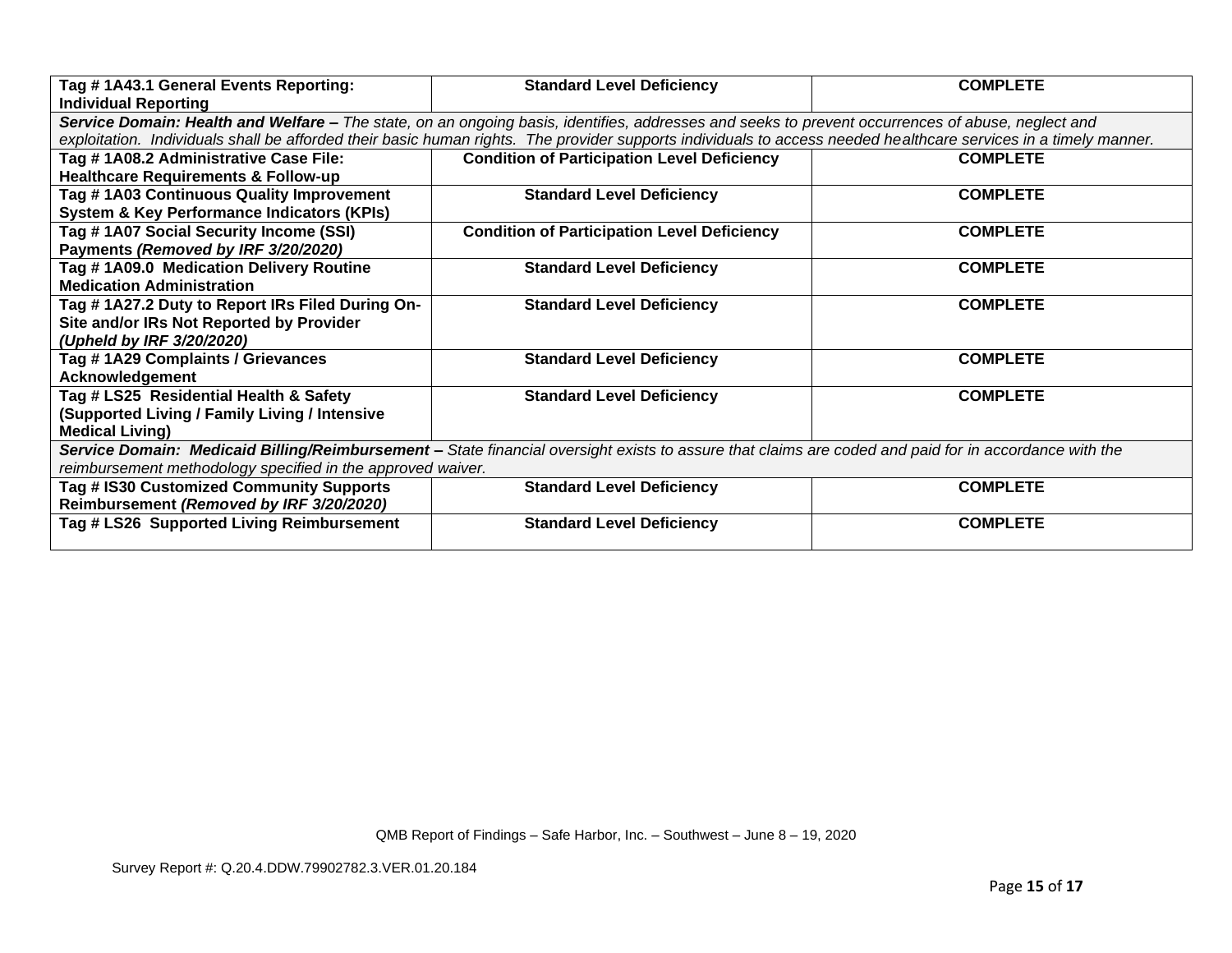|                                                                                     | Verification Survey Plan of Correction, On-going QA/QI and Responsible Party                                                                                                                                                                                                                                                    | <b>Completion Date</b> |
|-------------------------------------------------------------------------------------|---------------------------------------------------------------------------------------------------------------------------------------------------------------------------------------------------------------------------------------------------------------------------------------------------------------------------------|------------------------|
| Tag #1A09 Medication Delivery<br><b>Routine Medication</b><br><b>Administration</b> | Provider:<br>State your Plan of Correction for the deficiencies cited in this tag here (How is the<br>deficiency going to be corrected? This can be specific to each deficiency cited or if possible an overall<br>$correction$ ?): $\rightarrow$                                                                               |                        |
|                                                                                     |                                                                                                                                                                                                                                                                                                                                 |                        |
|                                                                                     | <b>Provider:</b><br>Enter your ongoing Quality Assurance/Quality Improvement processes as it related to<br>this tag number here (What is going to be done? How many individuals is this going to affect? How<br>often will this be completed? Who is responsible? What steps will be taken if issues are found?): $\rightarrow$ |                        |
|                                                                                     |                                                                                                                                                                                                                                                                                                                                 |                        |